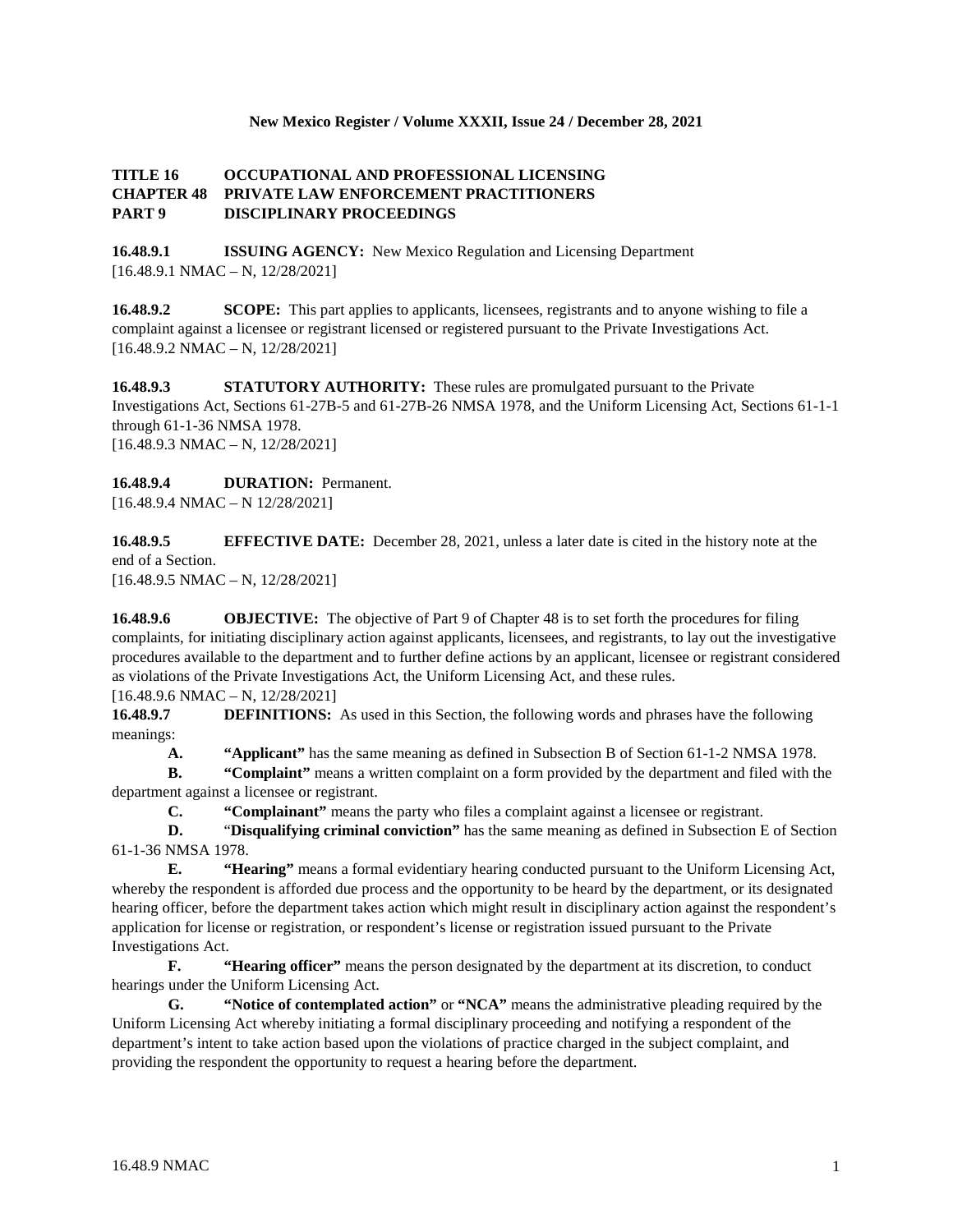**H.** "**Pre-NCA settlement agreement"** means an agreement reached between the department and the respondent as an option in lieu of the department proceeding with referring the matter for issuance of a notice of contemplated action.

**I. "Respondent"** means an applicant, licensee, or registrant that is the subject of complaint filed with the department.

**J. "Revoke a license"** has the same meaning as defined in Subsection D of Section 61-1-2 NMSA 1978.

**K. "Subject matter expert"** means a member of the private investigations profession or an advisory board member who has been designated to review complaints at the request of the superintendent.

**L. "Suspend a license"** has the same meaning as defined in Subsection E of Section 61-1-2 NMSA 1978.

**M. "Violation"** means a violation of the Private Investigations Act or the rules duly adopted by the department pursuant to the Private Investigations Act.

[16.48.9.7 NMAC – N, 12/28/2021]

# **16.48.9.8 GENERAL PROVISIONS:**

**A.** A complaint may be initiated in writing by any person on a complaint form provided by the department. A complaint must be legible, signed by the complainant under penalty of perjury, and must include the following information:

**(1)** full name, mailing address, electronic mail address, and phone number of the complainant;

**(2)** clearly stated factual allegations including the date, time, and location of the incident that is the subject matter of the complaint constituting the alleged violations of any provisions of the Private Investigations Act or Code of Ethics and Creed of Conduct, 16.48.1 NMAC;

**(3)** a list of any other people that have information about the subject matter in the complaint, if any, and their full name, mailing addresses, and phone numbers, including electronic mail addresses if available; and

**(4)** any documentation available to support the allegations in the complaint, any photographs submitted must be in color.

**B.** Only complaints written on the official complaint form will be formally addressed by the department. The form required for an official complaint may be obtained from the department's website under the "file a complaint" tab, then select "boards and commissions complaint form".

**C.** Private cause of action: Neither the action nor inaction of the department on any complaint shall preclude the initiation of any private cause of action by the complainant.

[16.48.9.8 NMAC – N, 12/28/2021]

#### **16.48.9.9 PROCEDURES FOR RECEIPT OF A COMPLAINT:**

**A.** The department's assigned compliance staff will maintain a written log of all complaints received which records at a minimum, the date the complaint was received; name, electronic mail and physical mailing address(es) of the complainant(s) and respondent(s); and the name, electronic mail and physical address(es) of all possible witnesses listed on the complaint.

**B.** Upon receipt of a complaint the department's compliance staff will:

**(1)** log in the date the complaint was received;

**(2)** determine whether the respondent is licensed, registered or is an applicant for licensure or registration with the department;

**(3)** assign a complaint number and create an individual file. Complaint numbering shall begin with 01 each calendar year;

**(4)** after a legal review, send complainant written acknowledgment of receipt of the complaint and any follow up questions needed to clarify the compliant; and

**(5)** send a copy of the complaint to the respondent(s) via electronic mail or certified U.S. mail to the address of record in the respondent's file, unless the department reasonably determines that disclosure of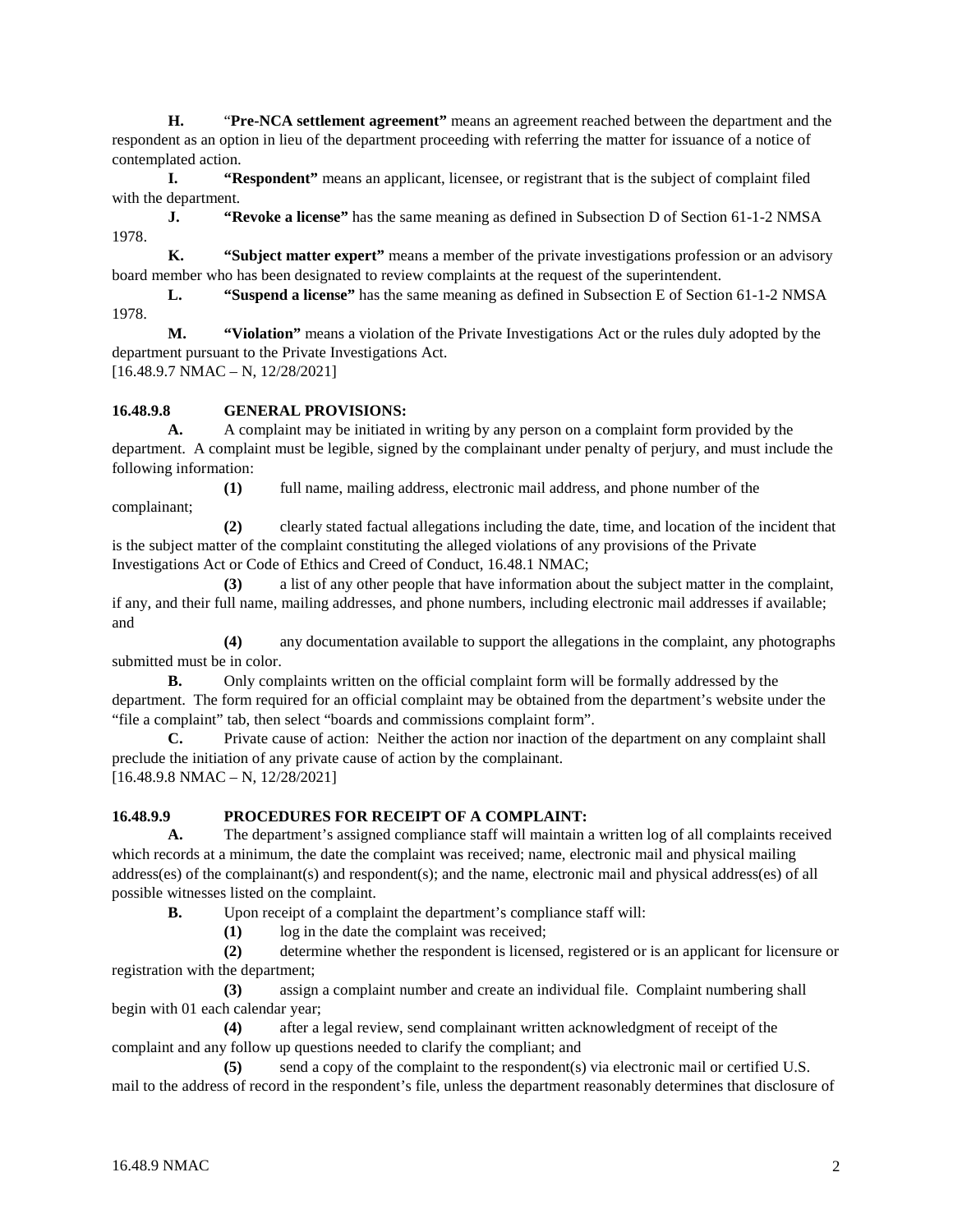the information in the complaint at that time, will substantially and materially impair the integrity or efficacy of the investigation.

[16.48.9.9 NMAC – N, 12/28/2021]

## **16.48.9.10 RESPONDING TO COMPLAINT:**

**A.** The respondent must submit a written response to the department within 20 business days of receipt the complaint, and shall provide all necessary documents and exhibits in support of the response.

**B.** A failure to submit a written response to the department within the time frame specified may result in disciplinary action up to and including revocation of the license or registration at the discretion of the department. [16.48.9.10 NMAC – N, 12/28/2021]

#### **16.48.9.11 DEPARTMENT REVIEW AND INVESTIGATION OF COMPLAINTS:**

**A.** The department will review and investigate all written, signed complaints against a respondent unless it is determined that there is insufficient evidence, cause, or jurisdiction to proceed.

**B.** If the department determines that further information is needed, the department may utilize an investigator or subject matter expert to review complaints as part of its investigation. The purpose of an investigation is to gather information regarding the complaint and to verify facts in the complaint.

**C.** Investigative Subpoenas: The department is authorized to issue investigative subpoenas prior to the issuance of a notice of contemplated action and to employ experts with regard to pending investigations.

**D.** Upon completion of the investigation, the compliance staff or investigator will prepare a report which includes its factual findings and conclusions on any violations of the Private Investigations Act and rules, all relevant exhibits, and a recommendation to the superintendent as to a course of action regarding the compliant. [16.48.9.11 NMAC – N, 12/28/2021]

#### **16.48.9.12 DEPARTMENT ACTION ON A COMPLAINT:**

**A.** If the department determines after investigation, that there is not sufficient evidence or cause to issue a notice of contemplated action, or other disciplinary action, the case shall be closed and the department's assigned compliance staff shall send a letter of the decision to both the complainant and respondent. The letter will state the department's decision and that the decision is final unless new evidence is presented.

**B.** If the department determines that there is sufficient evidence or cause to issue a notice of contemplated action, the department may send a referral to the office of the attorney general by forwarding a complete copy of the investigation file, including exhibits, for assignment of an administrator prosecutor.

**C.** The department may take any other action with regard to a complaint which is within its authority, including referring the complaint to the attorney general for injunctive proceedings; or referring the complaint to the attorney general or a district attorney for criminal prosecution of persons alleged to be engaging in business regulated by the Private Investigations Act who fraudulently makes a representation as being a licensee or registrant, represents employment by a licensee, or violates a mandatory requirement set forth in statute or rule subject to criminal penalties.

**D.** At the discretion of the superintendent, the complaint may be referred to a subject matter expert or to the advisory board for review.

**(1)** Any appointed subject matter expert or advisory board member who believes that they are not capable of judging a particular complaint fairly on the basis of the member's own circumstances shall not participate in the decision to consider the facts and circumstances of the complaint or to issue a notice of contemplated action and must not participate in the final recommendation to the superintendent.

**(2)** Where the appearance of impropriety or any violation of the government conduct act may occur, an advisory board member shall recuse from any consideration of the complaint, the hearing, deliberation or recommendation to the decision of the department.

**E.** Before the issuance of a notice of contemplated action, the superintendent may authorize department staff to confer with the respondent for the purpose of seeking a pre-NCA settlement agreement. Any proposed pre-NCA settlement agreement must be approved by the superintendent and must be negotiated with the consent of the respondent, and shall include a knowing and intentional waiver by the respondent of the right to a hearing under the Uniform Licensing Act. The respondent's attorney should sign the pre-NCA settlement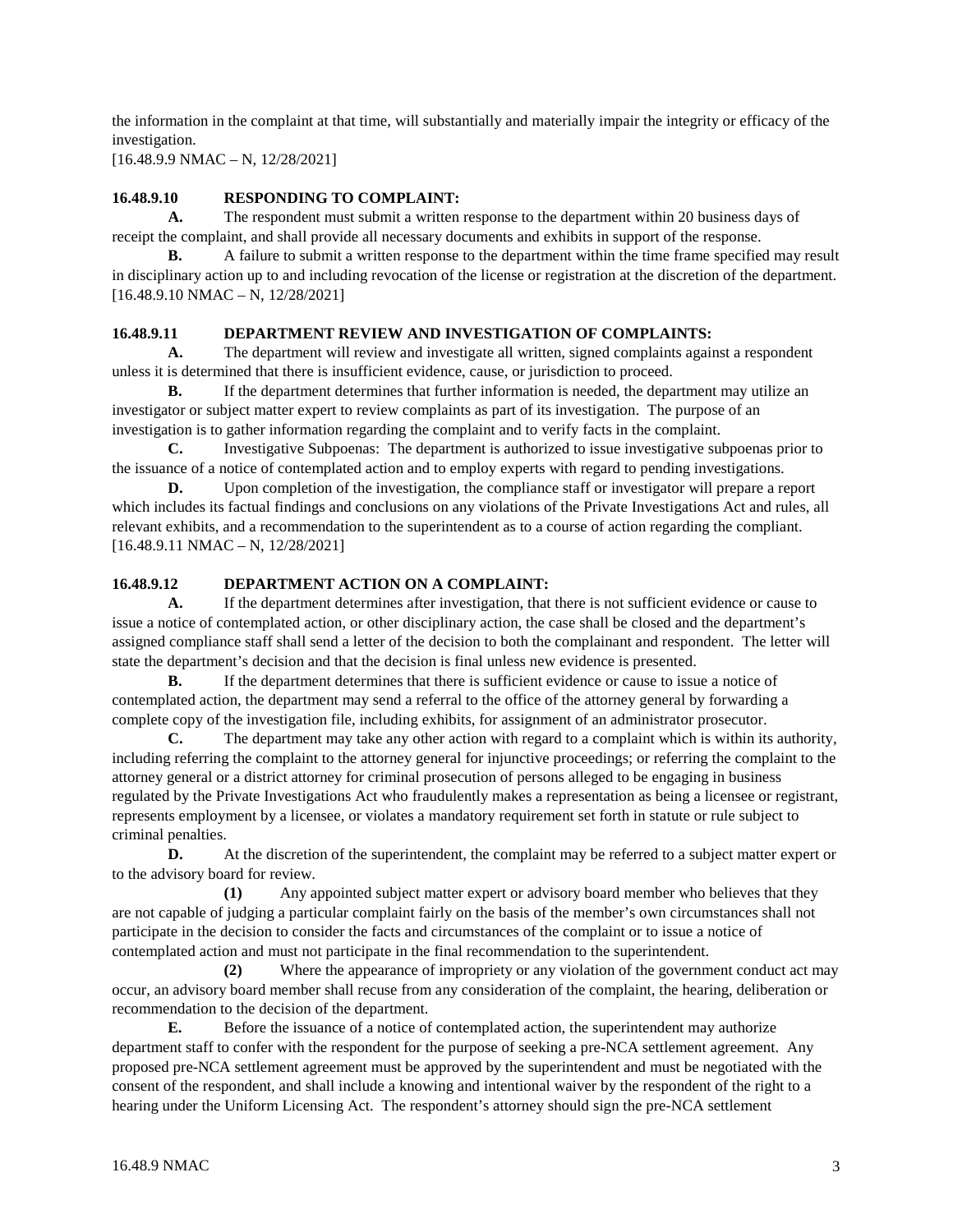agreement or the respondent must acknowledge that the respondent has been advised to seek the advice of an attorney and has waived the right to do so.

**F.** After issuance of a notice of contemplated action, the administrative prosecutor may negotiate a settlement agreement with the respondent. Any proposed settlement agreement must be approved by the superintendent and must be negotiated with the consent of the respondent, and shall include a knowing and intentional waiver by the respondent of the right to a hearing under the Uniform Licensing Act. The respondent's attorney should sign the settlement agreement or the respondent must acknowledge that the respondent has been advised to seek the advice of an attorney and has waived the right to do so.

**G.** All disciplinary hearings shall be conducted in accordance with the Uniform Licensing Act. The superintendent will appoint a hearing officer to conduct the hearing.

**(1)** The hearing officer will be fully authorized to make all necessary procedural and evidentiary decisions on behalf of the department, including, but not limited to, matters related to discovery, continuances, time extensions, amendment, pre-hearing conferences, and proposed findings of fact and conclusions of law.

**(2)** The hearing officer may make such orders the hearing officer determines may be necessary to including but not limited to discovery schedules, pleading schedules, and briefing schedules.

**(3)** No party will engage in ex-parte communications with the hearing officer or any member of the advisory board or department staff in any matter in which a notice of contemplated action has been issued.

**(4)** Respondents who have been found culpable and sanctioned by the department may be responsible for the payments of all administrative and investigative costs, and costs of conducting the hearing.

H. Pursuant to the Private Investigations Act and the Uniform Licensing Act, the department, in its sole and sound discretion, may impose any of the following penalties against a respondent upon a finding of a violation of the Private Investigations Act, the rules promulgated under the Private Investigations Act, or the Code of Ethics and Creed of Conduct adopted by the department, including for those acts of "unprofessional conduct" defined in 16.48.1.8 NMAC:

- **(1)** denial of application for licensure;
- **(2)** refusal to renew licensure;
- **(3)** written reprimand;
- **(4)** written censure;
- **(5)** imposition of probationary conditions on a license for a specified time period;
- **(6)** the requirement that the licensee or applicant complete a program of remedial education;
- **(7)** corrective action as specified by the superintendent;
- **(8)** suspension of a license;
- **(9)** revocation of a license; and

**(10)** in addition to or in lieu of any of the foregoing, payment of a fine for each violation found, not to exceed \$1000 for a violation of the Private Investigations Act or against a person to have engaged in practice regulated by the department without appropriate license or registration in an amount not to exceed \$2000, unless a greater amount is provided by law.

**I.** A respondent whose license has been revoked may reapply for licensure one year from the effective date of the revocation.

**(1)** The department shall have discretion to approve or to reject any application for reinstatement of the license following the one year period of revocation.

**(2)** If the department determines that rejection of the application for reinstatement of the license will be considered, it shall do so only in accordance with the notice and hearing provisions of the Uniform Licensing Act.

**(3)** No application for reinstatement shall be granted unless all fines and costs assessments related to the license revocation proceeding shall have been paid in full. [16.48.9.12 NMAC – N, 12/28/2021]

#### **16.48.9.13 DEPARTMENT REVIEW AND ACTION UPON APPLICANT BACKGROUND CHECK RESULTS:**

**A.** The department will review each application received pursuant to 16.48.2 NMAC.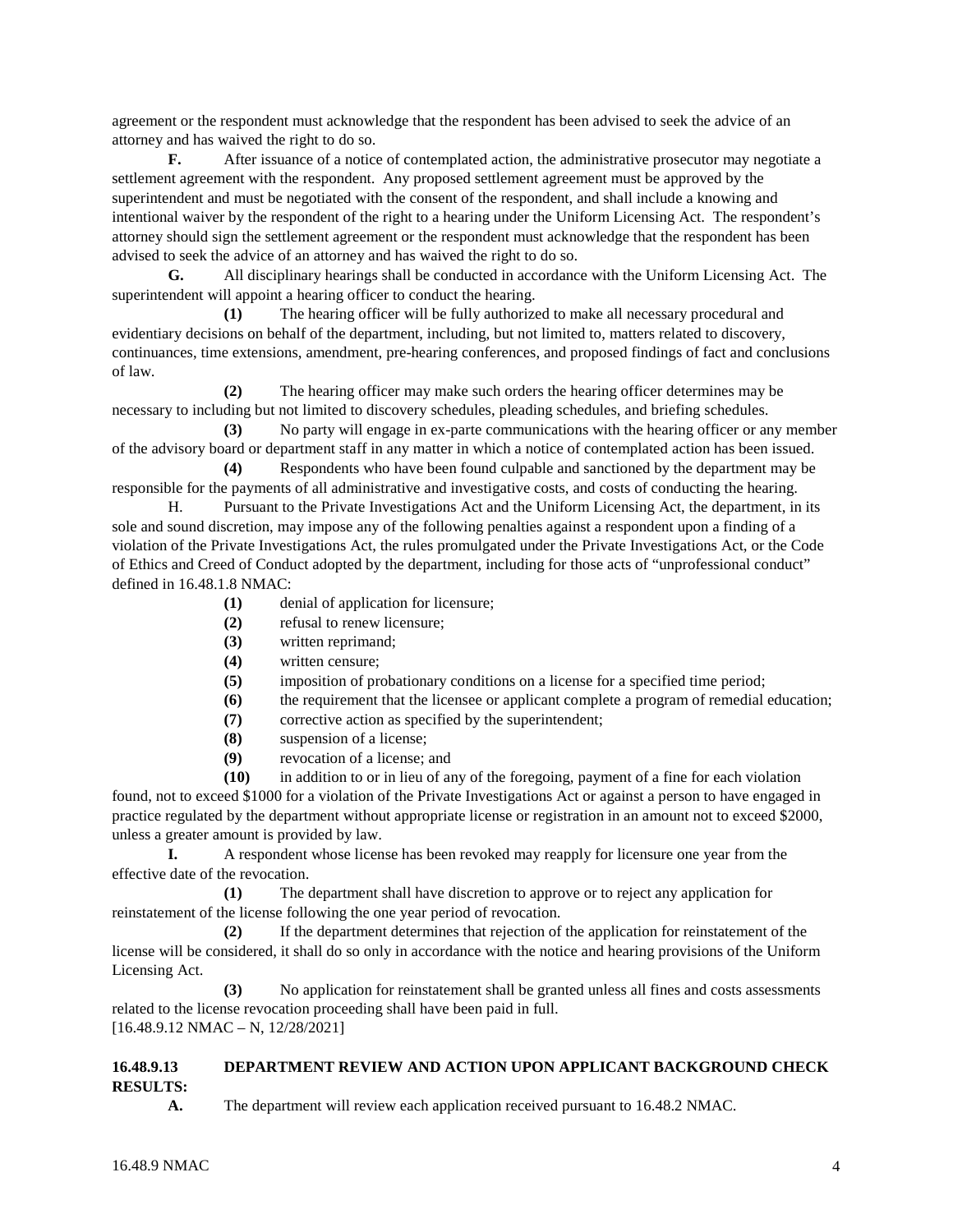**B.** If the department determines that additional documentation is required because the application is not complete, or if the department has any questions about the application, the department may request that the applicant provide a written clarifying statement or additional documentation including any additional documents or written clarifying statements related to federal or department of public safety background check results.

**C.** The department will refer to the office of the attorney general for notice of contemplated action, any applications that produce evidence of a violation of the Private Investigations Act. [16.48.9.13 NMAC – N, 12/28/2021]

### **16.48.9.14 CRIMINAL CONVICTIONS:**

**A.** Convictions for any of the following offenses, or their equivalents in any other jurisdiction, are disqualifying criminal convictions that may disqualify an individual from receiving or retaining a license or registration issued by the department, for:

**(1)** private investigations company, and private patrol company, includes individuals or all owners, officers or directors or members of the entity: a felony offense including an offense involving dishonesty or involving an intentional violent act or illegal use or possession of a deadly weapon;

**(2)** private investigator, and private investigations manager: a felony offense including an offense involving dishonesty or an intentional violent act or illegal use or possession of a deadly weapon;

**(3)** polygraph examiner: a felony involving an intentional violent act or the illegal use or possession of a deadly weapon;

**(4)** private patrol operator or private patrol operations manager: a felony offense including an offense involving dishonesty or intentional violent act or illegal use or possession of a deadly weapon;

**(5)** private investigations employee: a felony involving an intentional violent act or illegal use or possession of a deadly weapon; and

**(6)** security guard level one, level two, and level three: a felony offense, including an offense involving dishonesty or involving an intentional violent act or illegal use or possession of a deadly weapon.

**B.** The department shall not deny, suspend or revoke a license on the sole basis of a criminal conviction unless the conviction in question is one of the disqualifying criminal convictions listed in Subsection A of this rule.

**C.** Nothing in this rule prevents the department from denying an application or disciplining a licensee on the basis of an individual's conduct to the extent that such conduct violates the Private Investigations Act, regardless of whether the individual was convicted of a crime for such conduct or whether the crime for which the individual was convicted is listed as one of the disqualifying criminal convictions listed in Subsection A of this rule.

**D.** In connection with an application for licensure, the department shall not use, distribute, disseminate, or admit into evidence at an adjudicatory proceeding criminal records of any of the following:

- **(1)** an arrest not followed by a valid conviction;
- **(2)** a conviction that has been sealed, dismissed, expunged or pardoned;
- **(3)** a juvenile adjudication; or

**(4)** a conviction for any crime other than the disqualifying criminal convictions listed in Subsection A of this rule.

[16.48.9.14 NMAC – N, 12/28/2021]

**16.48.9.15 DISIPINARY ACTIONS ARE PUBLIC RECORD:** Any disciplinary action including complaints, witness statements, supporting documents, pre-NCA settlement agreements, or post-NCA settlement agreements, are public record unless expressly exempt under the Inspection of Public Records Act. Final pre-NCA settlement agreements and final orders issued by the superintendent may be posted on the department's website. [16.48.9.15 NMAC – N, 12/28/2021]

**16.48.9.16 UNIFORM LICENSING ACT PROTECTION FROM LIABILITY FOR COMPLAINANT:**

Pursuant to Subsection G of Section 61-1-7 NMSA 1978, There shall be no liability on the part of, and no action for damages against, a person who provides information to the department in good faith and without malice in the reasonable belief that such information is accurate. An applicant, a licensee or registrant, who directly or through an